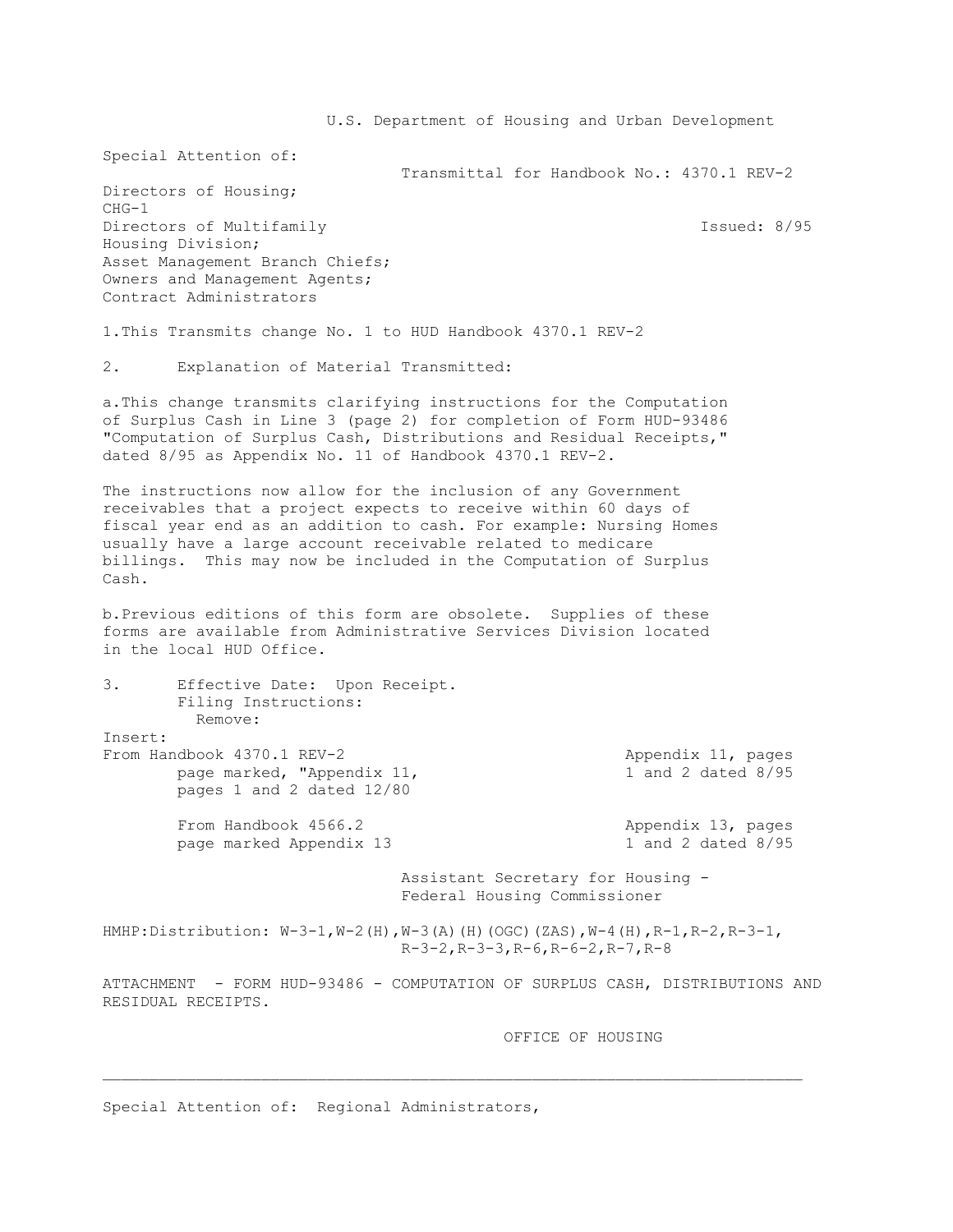Regional Housing Commissioners, Directors Transmittal for Handbook No: 4370.1 REV-2 of Regional Housing, Field Office Managers, Issued: May 28, 1992 Directors of Housing Management Division, Loan Management Branch Chiefs

- 1. This transmits Revised Handbook 4370.1 REV-2, Reviewing Annual and Monthly Financial Reports.
- 2. Explanation of Materials Transmitted. This Handbook is a complete revision of HUD Handbook 4370.1 REV-1, Reviewing Annual and Monthly Financial Reports, dated February 1981. It provides procedures for reviewing annual and monthly financial statements submitted to HUD on multifamily projects. The Handbook describes the financial statements required to be submitted, explains how to use the financial statements to evaluate the financial and management effectiveness of a multifamily project, and contains procedures for checking the accuracy and completeness of the financial statements. Due to the number and significance of the changes, it is essential that the Handbook be read in its entirety by the user.
- 3. Significant Changes:
	- o Include revised accounting and auditing nomenclature in accordance with AICPA, Government Auditing Standards, and other appropriate standards.
	- o Include cross-references to current HUD Handbooks and automated system (Multifamily Information Processing System) for functions related to management.
	- o Contain a list of forms used by Loan Management Staff for the annual and monthly review process.
	- o Incorporate new chapter on monitoring the performance of project owner/management agent and independent public accountants.
	- o Incorporate new guidance on imposing sanctions on independent public accountants whose performance does not meet IG requirements, governmental auditing standards, or generally accepted auditing standards.
	- o Provide list of acronyms (Appendix 18).
	- o Contain a glossary of pertinent terms (Appendix 17).

 $\mathcal{L}_\text{max}$ 

 o Encompass additional liquidity, profitability, activity ratios that measure projects' financial stability, collection procedures, and management effectiveness.

o Include definitions of generally accepted accounting principles